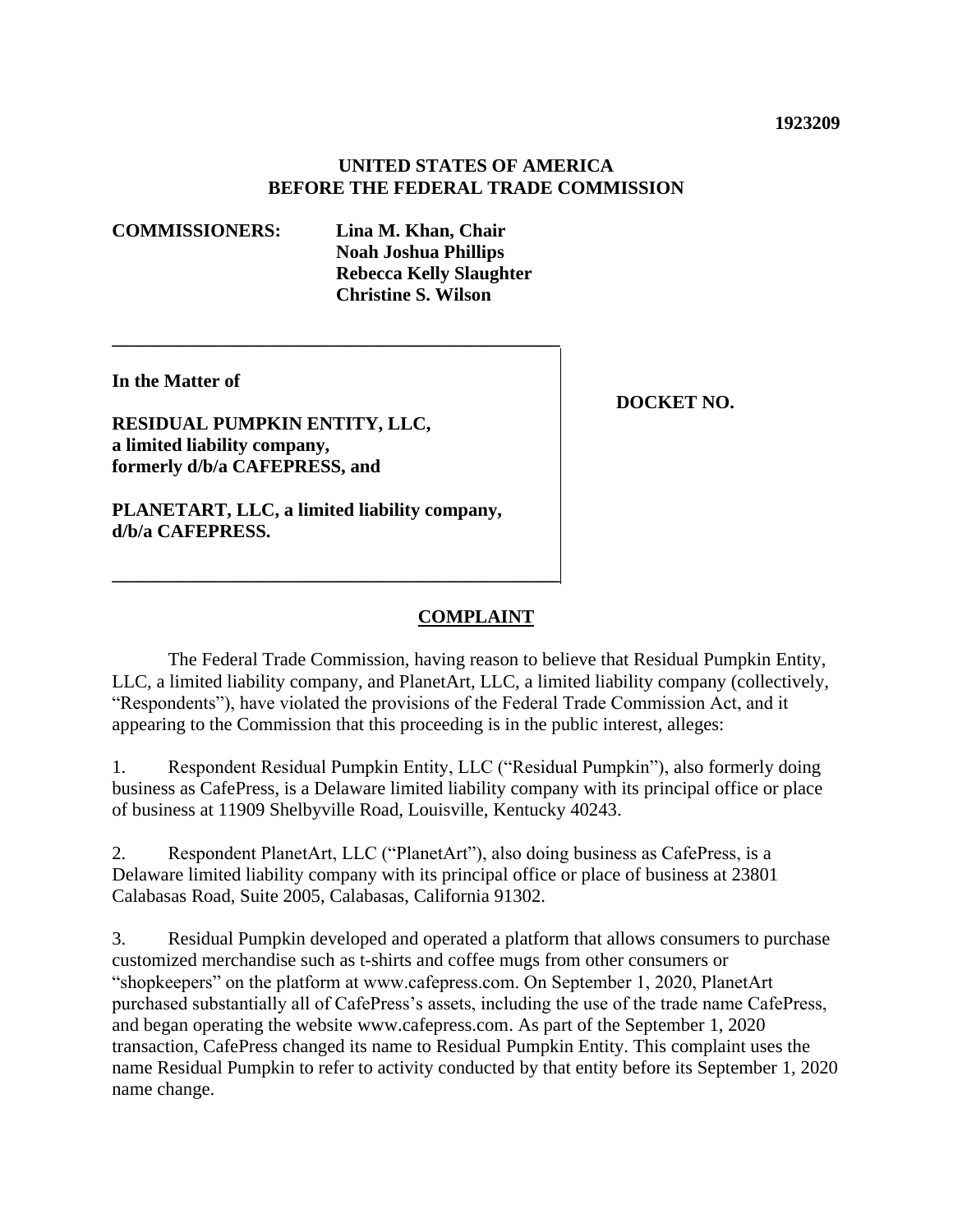4. PlanetArt has run the website from the same building, with the same servers, using many of the same vendor accounts, in the same line of business, with many of the same personnel as its predecessor, Residual Pumpkin.

5. The acts and practices of Respondents alleged in this complaint have been in or affecting commerce, as "commerce" is defined in Section 4 of the Federal Trade Commission Act, 15 U.S.C. § 44.

## **Data Security**

6. Respondents have hosted a platform at the website <www.cafepress.com>, through which consumers nationwide and internationally can purchase customized merchandise.

7. In selling and promoting products through <www.cafepress.com>, Respondents routinely have collected information from consumers and shopkeepers—including names, email addresses, telephone numbers, birth dates, gender, photos, social media handles, security questions and answers, passwords, PayPal addresses, the last four digits and expiration dates of credit cards, and Social Security or tax identification numbers of shopkeepers (collectively "Personal Information")—through Respondents' website. Residual Pumpkin stored this Personal Information on their network in clear text, except for passwords, which were encrypted.

## **Residual Pumpkin's Deceptive Data Security Representations**

<span id="page-1-0"></span>8. Since at least June 2018 until in or around February 2020, Residual Pumpkin disseminated or caused to be disseminated a privacy policy on the <www.cafepress.com>website, attached as Exhibit A. This privacy policy contained the following statements regarding the security of the Personal Information it has collected:

> CafePress values the trust you place in us when you use [CafePress.com](https://CafePress.com)  and our affiliated websites, applications or tools (collectively, our "Websites"). Your privacy and trust are important to us and who we are as a company.

\* \* \*

We do our best to provide you with a safe and convenient shopping experience. Our Websites incorporate physical, technical, and administrative safeguards to protect the confidentiality of the information we collect through the Websites, including the use of encryption, firewalls, limited access and other controls where appropriate. **While we use these precautions to safeguard your personal information, we cannot guarantee the security of the networks, systems, servers, devices, and databases we operate or that are operated on our behalf. 100% complete security does not presently exist anywhere online or offline.**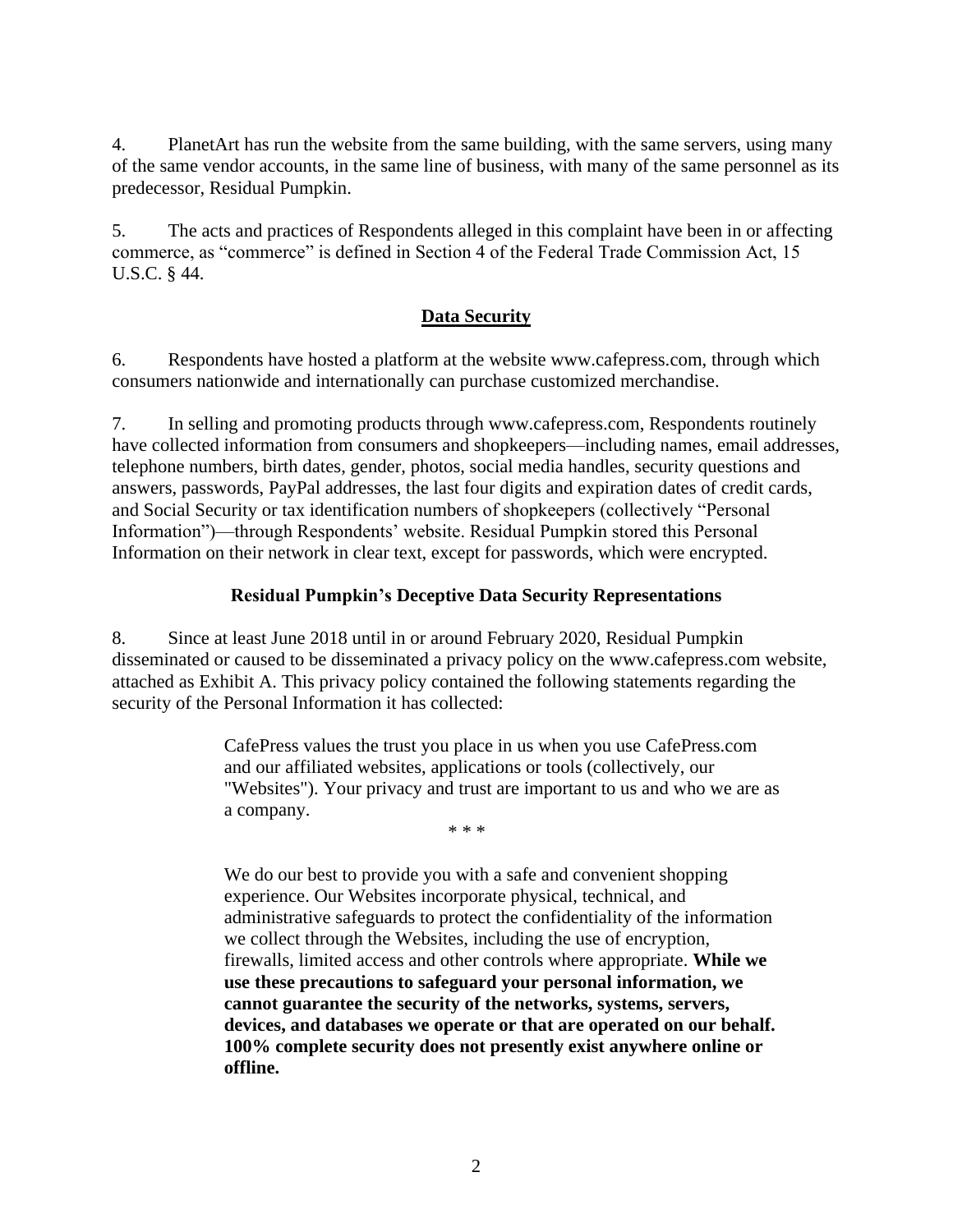# (Emphasis in original.)

9. Since at least 2018 through the date of the breach described below, Respondents have also disseminated or caused to be disseminated the following statements to consumers regarding the security of the Personal Information it collects:

- claimed: "[CafePress.com](https://CafePress.com) also pledges to use the best and most accepted methods and • In standardized email responses to commonly asked questions, Residual Pumpkin technologies to insure [sic] your personal information is safe and secure."
- On Residual Pumpkin's and PlanetArt's checkout pages: "Safe and Secure Shopping. Guaranteed."

10. Since at least August 2018 through the date of the February 2019 breach described below, Residual Pumpkin has disseminated or caused to be disseminated standardized email responses to commonly asked questions from shopkeepers containing the following statements regarding the security of the Personal Information it collects:

• Please keep in mind, your Social Security ID # is sensitive information and it is sent form [sic] an unsecured email. If you have an EIN number, you can use that number in place of the SSN.

If you do not have an Employer/Employee Identification Number you can file for a EIN. Below is a link to this form. Please note our servers are secure.

• If you do not wish to use your social security number to receive your commission checks, you can file for an EIN. Below is a link to this form.

<http://www.irs.gov/pub/irs-pdf/fss4.pdf>

Please note our servers are secure and your personal information is stored safely in our system.

• To receive your full commission amount, you must provide your tax information. Information collected here will be used solely to fulfill IRS requirements, and will not be used in any other manner. Additionally your information will be secure. The following is a link for more information on our Secure Server....

# **Respondents' Data Security Practices**

<span id="page-2-0"></span>11. Since at least January 2018, Respondents have been responsible for a number of practices that failed to provide reasonable security for the Personal Information stored on its network. Among other things:

a. Respondents failed to implement readily-available protections, including many low-cost protections, against well-known and reasonably foreseeable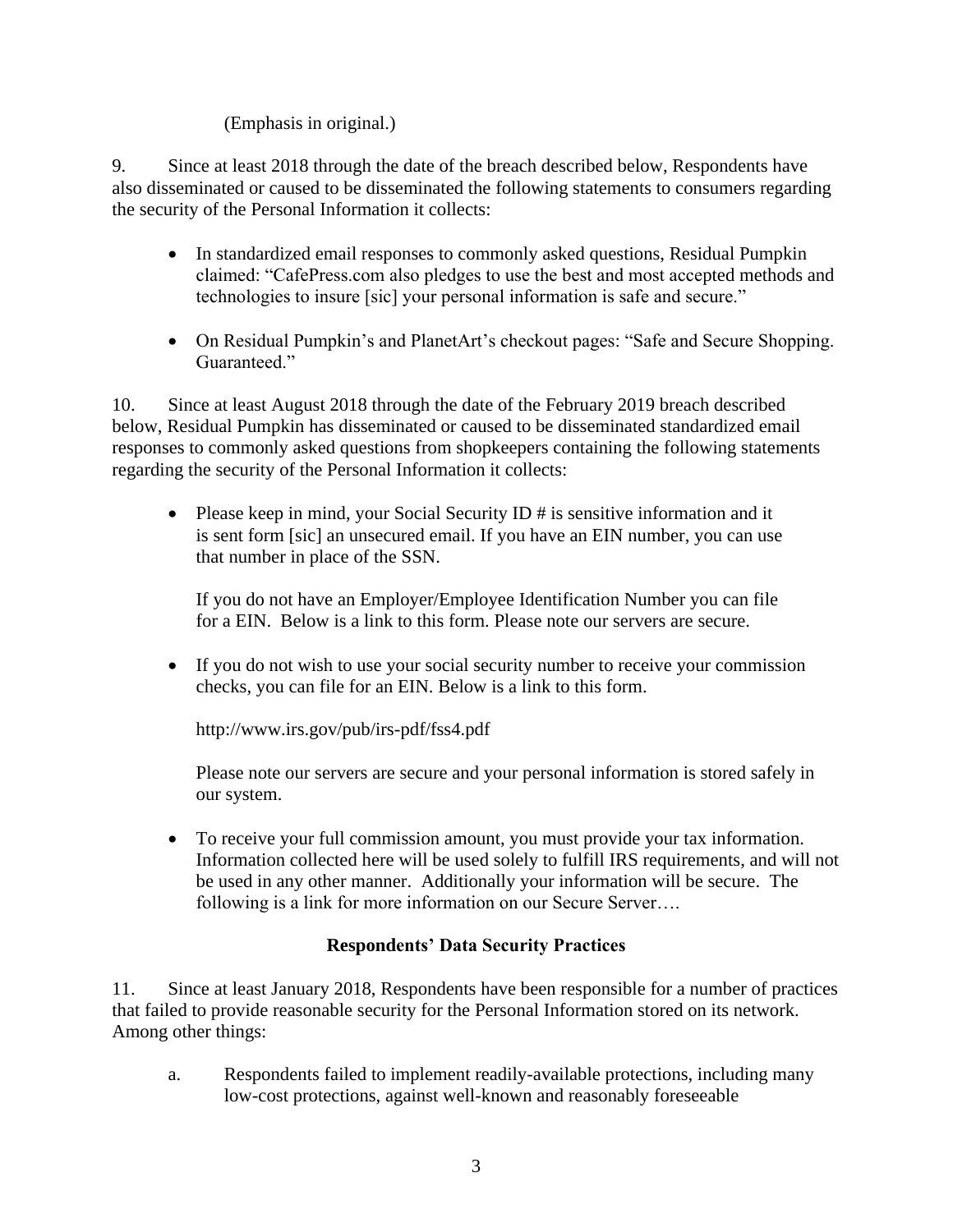vulnerabilities, such as "Structured Query Language" ("SQL") injection, Cascading Style Sheets ("CSS") and HTML injection, cross-site scripting ("XSS"), and cross-site request forgery ("CSRF") attacks, that could be exploited to gain unauthorized access to Personal Information on its network;

- b. Residual Pumpkin stored Personal Information such as Social Security numbers and security questions and answers in clear, readable text;
- c. Residual Pumpkin failed to implement reasonable measures to protect passwords, such as using the SHA-1 hashing algorithm, deprecated by the National Institute of Standards and Technology in 2011, instead of more secure algorithms, and failing to use a "salt"—random data that makes attacks (*e.g.*, brute force, rainbow tables) against cryptographically protected passwords harder;
- d. Residual Pumpkin failed to implement a process for receiving and addressing security vulnerability reports from third-party researchers, academics, or other members of the public, thereby delaying its opportunity to correct discovered vulnerabilities or respond to reported incidents;
- e. Residual Pumpkin failed to implement patch management policies and procedures to ensure the timely remediation of critical security vulnerabilities and used obsolete versions of database and web server software that no longer received patches;
- f. Residual Pumpkin failed to establish or enforce rules sufficient to make user credentials (such as user name and password) hard to guess. For example, employees and consumers, including shopkeepers, were not required to use complex passwords. Accordingly, they could select the same word, including common dictionary words, as both the password and user ID, or a close variant of the user ID as the password;
- g. Residual Pumpkin created unnecessary risks to Personal Information by storing it indefinitely on its network without a business need;
- h. Residual Pumpkin failed to implement reasonable procedures to prevent, detect, or investigate an intrusion. For example, Residual Pumpkin failed to:
	- i. log sufficient information to adequately assess cybersecurity events;
	- ii. properly configure vulnerability testing and scope penetration testing of the network and web application;
	- iii. comply with its own written security policies; and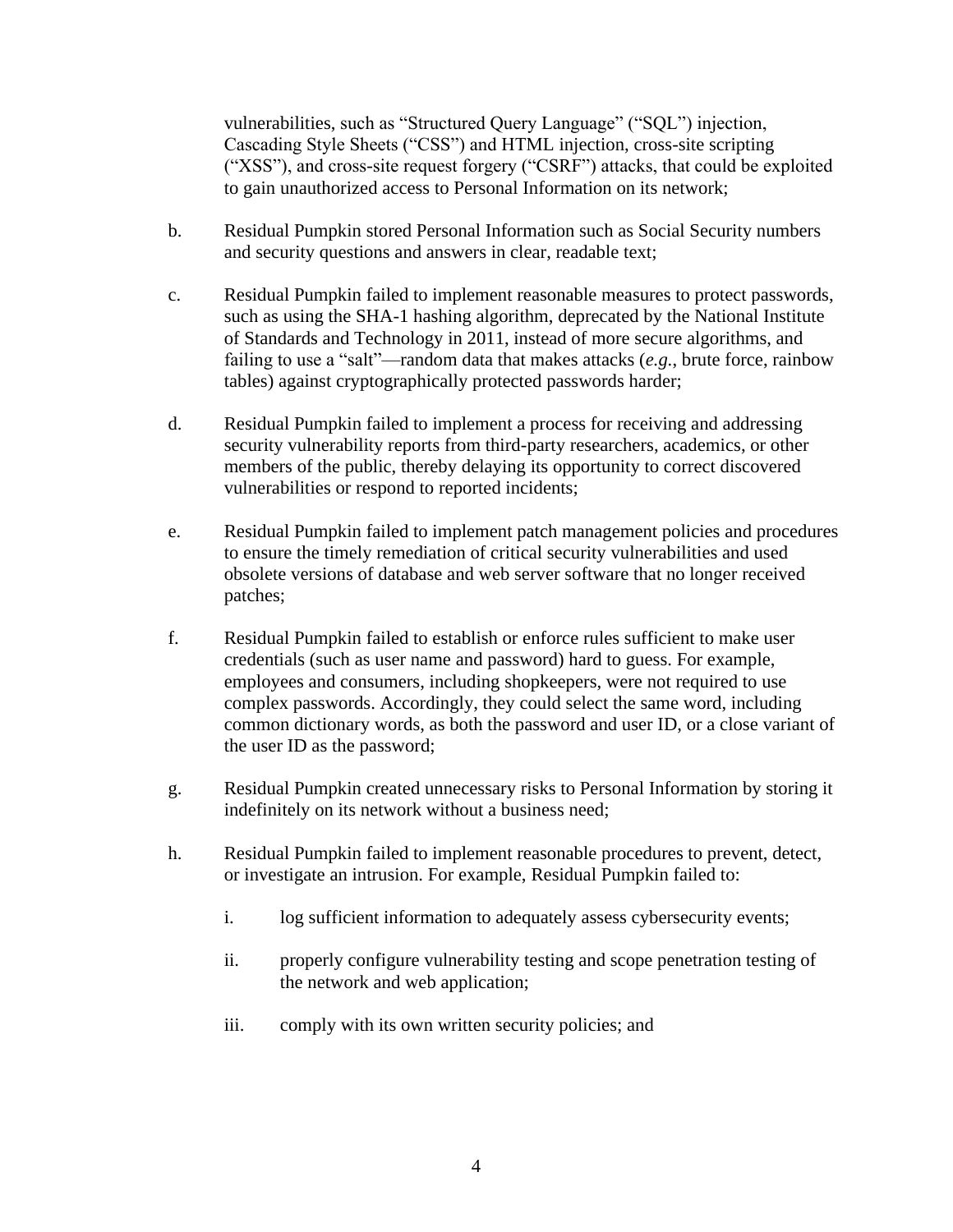- i. Residual Pumpkin failed to reasonably respond to security incidents. For example, Residual Pumpkin failed to:
	- i. timely disclose security incidents to relevant parties, preventing them from taking readily available low-cost measures to avoid or mitigate reasonably foreseeable harm;
	- ii. adequately assess the extent of and remediate malware infections after learning that devices on its network were infected with malware; and
	- iii. take adequate measures to prevent account takeovers through password resets using data known to have been obtained by hackers.

# *February 2019 Breach of Consumer Data*

 twenty million unencrypted email addresses and encrypted passwords; millions of unencrypted 12. In or around February 2019, a hacker exploited the failures set forth in Paragraph 11. The hacker found Personal Information stored on Residual Pumpkin's network, including: more than names, physical addresses, and security questions and answers; more than 180,000 unencrypted Social Security numbers; and, for tens of thousands of payment cards, the unencrypted last four digits of the card together with the unencrypted expiration dates. The hacker exported this information over the Internet to outside computers.

13. On March 11, 2019, Residual Pumpkin received notice of a security incident involving an intrusion into its network. An individual stated that he "believe[s] hackers have access to your customer [database]. The data is currently for sale in certain circles." The individual demonstrated the existence of a SQL injection vulnerability that allowed direct access to Residual Pumpkin's database containing consumer information.

14. On March 12, 2019, Residual Pumpkin confirmed that the individual had identified a legitimate vulnerability. On March 13, 2019, Residual Pumpkin issued a patch to remediate the vulnerability.

15. On March 26, 2019, Residual Pumpkin investigated a recent spike in suspected fraudulent orders and concluded the orders were caused by someone "testing ou[t] stolen credit cards."

16. The breach of Respondents' consumers' credentials increased the risk that its website would be used by fraudsters in possession of credit card numbers, individuals sometimes known as "carders." "Carders" are known to target certain websites to place fraudulent orders using stolen credit card numbers.

17. "Carders" often share lists of "cardable" websites, those on which stolen credit cards can easily be used because, for example, Respondents did not use an address verification service to validate the billing addresses of credit cards used for payments. Since at least 2015, carders have listed CafePress on publicly available forums as a cardable website.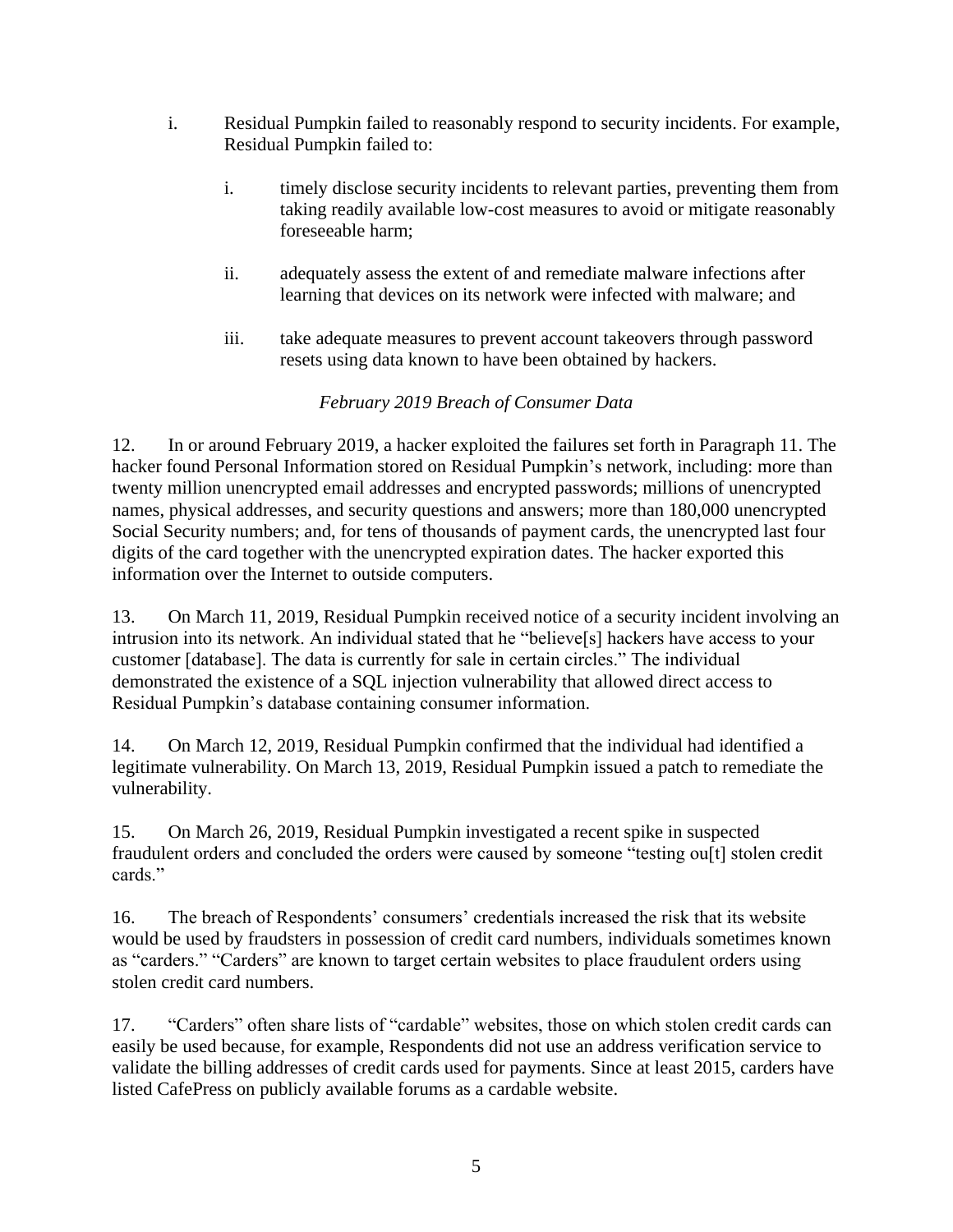18. On April 10, 2019, Residual Pumpkin received an email from a foreign government with an attached letter stating that a hacker had illegally obtained access to CafePress user account information from January 2014 to January 2019. The email included an attachment with CafePress account logins and passwords and said the hacker had sold the information to a large number of "carders." The letter requested that Residual Pumpkin notify users of compromised accounts to "prevent[] further compromise of accounts owned by users."

<span id="page-5-0"></span>19. On April 15, 2019, Residual Pumpkin required all users who logged into the service to reset their passwords, telling consumers only that the company had updated its password policy.

20. Publicly available internet posts began appearing on July 13, 2019, stating that consumer data in Residual Pumpkin's custody had been obtained by hackers. These posts appeared on [Twitter.com,](https://Twitter.com) [Reddit.com,](https://Reddit.com) and other discussion boards. By July 19, 2019, posters began to request assistance with decrypting the passwords, and by August 3, 2019, posts appeared purporting to show recovered passwords from the breach.

21. On July 26, 2019, Residual Pumpkin became aware of a post on Facebook stating that the poster had received notice from a monitoring service that her information had been breached from Residual Pumpkin's network.

22. From July 26, 2019, through August 5, 2019, Residual Pumpkin received additional reports from consumers stating that they received third-party notifications that their data had been hacked. On August 5, 2019, a post on the [haveibeenpwned.com](https://haveibeenpwned.com) website indicated that the [cafepress.com](https://cafepress.com) website had been breached. The next day, Residual Pumpkin internally confirmed that its customer records were available for sale on the dark web.

23. After third parties publicized the breach, Residual Pumpkin reviewed the data it had received in the April 10, 2019 email and confirmed that it appeared to contain CafePress account names and passwords.

<span id="page-5-1"></span>24. In September 2019, Residual Pumpkin sent breach notification letters and emails to government agencies and affected consumers and posted a notice of the breach via a banner at the top of the CafePress website from September 5, 2019 to October 12, 2019. Residual Pumpkin offered two years of free identity theft insurance and credit monitoring services to consumers whose Social Security numbers or tax identification numbers were exposed.

<span id="page-5-2"></span>25. Residual Pumpkin told individuals, law enforcement, and regulators that the April 15, 2019 password reset effectively blocked the passwords from subsequent unauthorized use. However, until at least November 19, 2019, Residual Pumpkin continued to allow passwords to be reset through Residual Pumpkin's website simply by answering a security question associated with an email address—information that was stolen in the breach—without confirming that the individual attempting to change the password controlled that email address. Thus, until November 2019, anyone with access to the breached data could take over another user's account.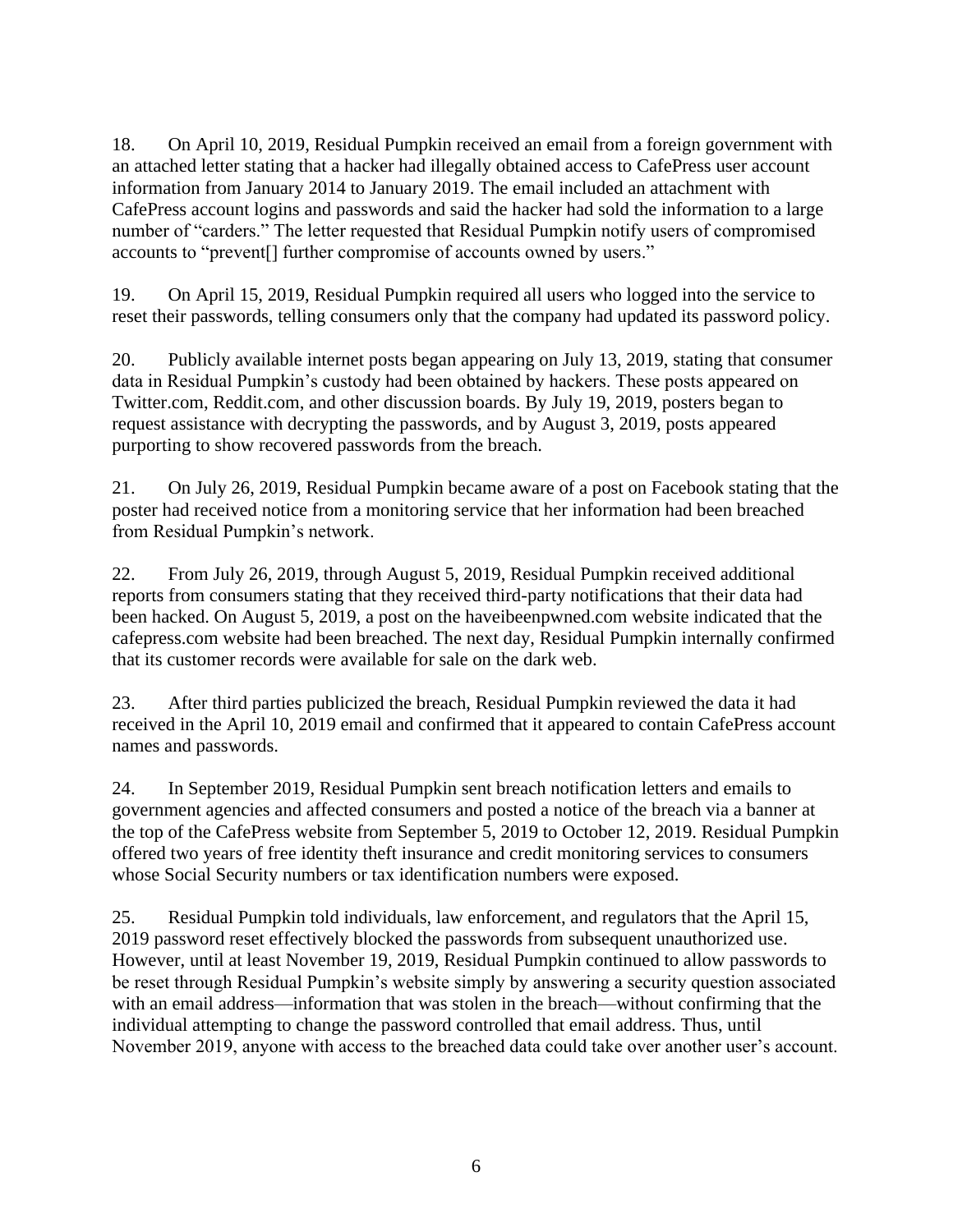26. Even though the passwords were encrypted, as noted above, Residual Pumpkin used a deprecated encryption algorithm and failed to use a salt. Scammers were thus able to recover the passwords and use them in extortion attempts. Scammers sent emails to consumers claiming they had obtained damaging Personal Information by hacking into the consumer's computer and would release it unless paid in bitcoin. To provide credibility to their claims, scammers included the consumer's recovered password to Respondents' website in the extortion message.

<span id="page-6-0"></span>27. Residual Pumpkin withheld up to \$25 in otherwise payable commissions owed to shopkeepers who closed their account after the breach.

# *Other Security Breaches*

<span id="page-6-1"></span>28. The February 2019 breach was not the only incident that Residual Pumpkin experienced as a result of these security failures. Shopkeepers' accounts have been hacked and visitors to those shopkeepers' sites redirected to websites controlled by hackers. Moreover, through at least January 2018, and when Residual Pumpkin identified shopkeeper accounts that it determined had been hacked, Residual Pumpkin not only closed those accounts, but also assessed the shopkeepers a \$25 account closure fee.

29. Residual Pumpkin also experienced a number of malware infections. In May 2018, Residual Pumpkin determined that a number of its servers were infected with malware but failed to investigate the cause of infection and instead merely fixed the affected servers.

30. In August 2018, Residual Pumpkin became aware that an employee had been targeted by multiple phishing attempts. A scan showed the employee's computer was infected with malware, including a backdoor bot, a "Trojan" downloader, and a password stealer. Additionally, the employee's email account had been configured for months to forward all incoming email to unknown third-party email addresses.

31. In response to this security incident, Residual Pumpkin replaced the particular computer that was infected, but failed to take reasonable steps to detect, remediate, and prevent similar infections on other devices on its network.

32. Because of Residual Pumpkin's failure to implement reasonable safeguards in response to the discovery of malware-based phishing attacks, other devices on Residual Pumpkin's network remained vulnerable to malware. In fact, the same type of malware that had been found in August 2018 was found on the payroll administrator's computer in February 2019.

33. In April, May, and September 2019, an identity thief or thieves used Personal Information belonging to three Residual Pumpkin employees to try to change the employees' payroll direct deposit information. Only after the third incident did Residual Pumpkin at last begin an investigation.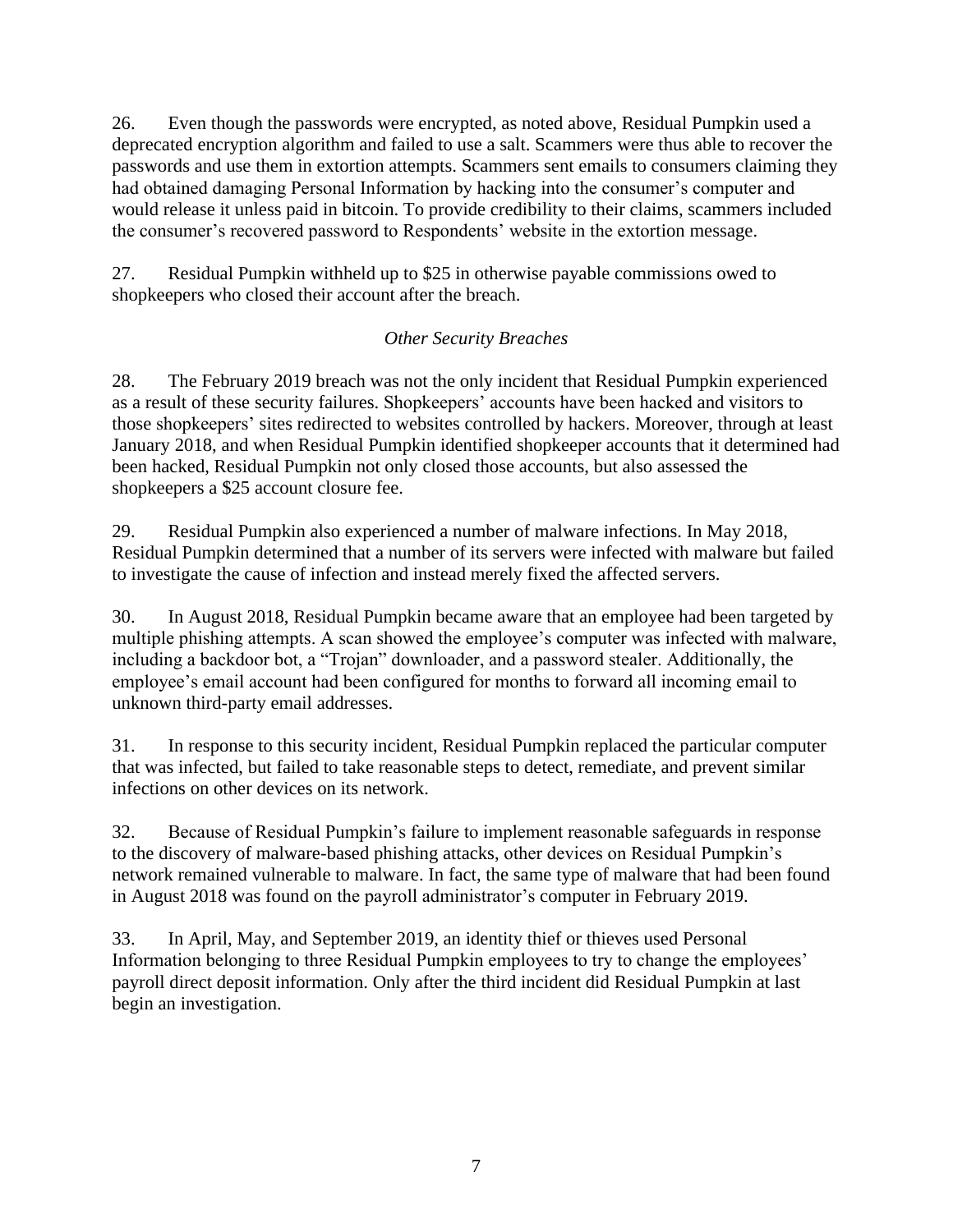### *Injury to Consumers*

34. Consumers have likely suffered actual injury as a result of Respondents' data security failures. Breached Personal Information, such as that stored in Respondents' system, is often used to commit identity theft and fraud. For example, as noted above, Personal Information exfiltrated from Respondents' system, including login credentials and Social Security numbers, was known to be in the hands of criminals on the dark web including credit card fraudsters and scammers who, among other things, used recovered passwords in extortion attempts of Respondents' consumers.

35. Residual Pumpkin's failure to respond adequately to multiple reports of a security breach led to an unreasonable delay in notifying consumers that their information was exposed and increased the likelihood that those consumers would become victims of identity theft and fraud. Residual Pumpkin's insecure password reset procedure further exacerbated the risks to consumers' Personal Information, as those with access to the breached information could take over users' accounts even after Residual Pumpkin had reset their passwords.

36. Consumers had no way of independently knowing about Respondents' security failures and could not reasonably have avoided possible harms from such failures.

## **Privacy**

<span id="page-7-0"></span>37. Until in or around February 2020, Residual Pumpkin disseminated or caused to be disseminated a privacy policy (Exhibit A). This privacy policy included the following statements:

### **How we use your information**

. . . .

In accordance with your choices when you registered with us, we may use information you give us or information we collect about you to:

- Provide, maintain, and improve the Websites for internal or other business purposes;
- Fulfill requests for information;

\*\*\*

## **Emails, Newsletters, and other Communications:**

When you create an account through our Websites, you are required to provide us with an accurate e-mail address through which we may contact you. The choices you make during the registration through our Websites or apps constitute your express acknowledgment of whether CafePress may use your e-mail address to communicate with you about product offerings from CafePress, its affiliates, selected third parties, and/or partners.

\*\*\*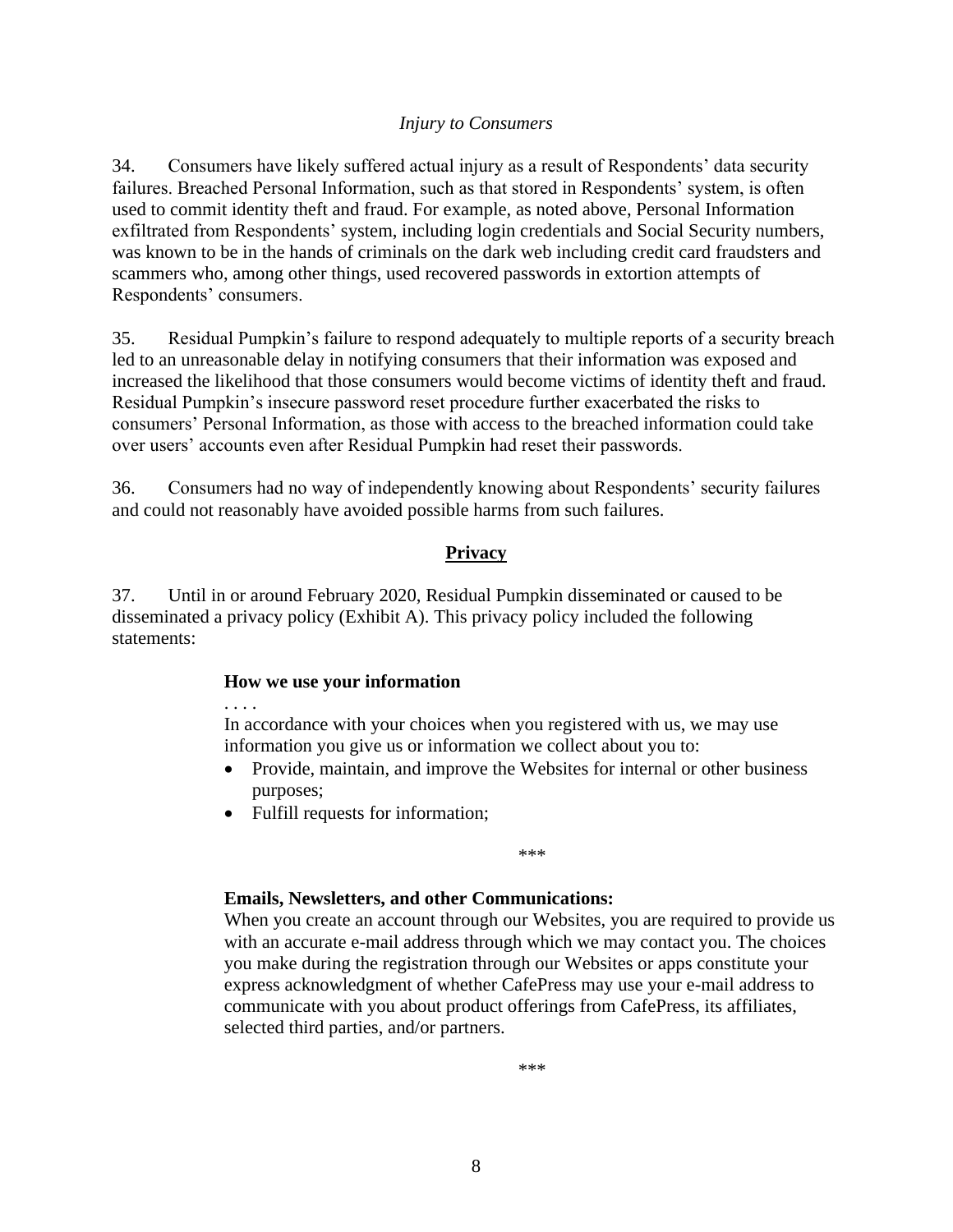#### **Users in the European Union (EEA) and Switzerland**

If you are a resident of the EEA [European Economic Area] or Switzerland, the following information applies.

 We process personal data on the following legal bases: (1) with your consent; (2) Purposes of processing and legal basis for processing: As explained above, we process personal data in various ways depending upon your use of our Websites. as necessary to perform our agreement to provide Services; and (3) as necessary for our legitimate interests in providing the Websites where those interests do not override your fundamental rights and freedom related to data privacy.

\*\*\*

**Individual Rights:** If you are a resident of the EEA or Switzerland, you are entitled to the following rights.

The right to request data erasure: You have the right to have your data erased from our Websites if the data is no longer necessary for the purpose for which it was collected, you withdraw consent and no other legal basis for processing exists, or you believe your fundamental rights to data privacy and protection outweigh our legitimate interest in continuing the processing.

\*\*\*

#### **Privacy Shield Frameworks**

. . . .

. . . .

. . . .

CafePress Inc. complies with the EU-US Privacy Shield Framework and the Swiss-US Privacy Shield Framework as set forth by the US Department of Commerce regarding the collection, use, and retention of personal information from European Union member countries and Switzerland transferred to the United States pursuant to Privacy Shield. CafePress has certified that it adheres to the Privacy Shield Principles with respect to such data. If there is any conflict between the policies in this privacy policy and data subject rights under the Privacy Shield Principles, the Privacy Shield Principles shall govern. To learn more about the Privacy Shield program, and to view our certification page, please visit [https://www.privacyshield.gov/](https://www.privacyshield.gov).

EU and Swiss individuals have the right to obtain our confirmation of whether we maintain personal information relating to you. Upon request, we will provide you with access to the personal information that we hold about you. You also may correct, amend, or delete the personal information we hold about you. An individual who seeks access, or who seeks to correct, amend, or delete inaccurate data, should direct their query to [GDPR@cafepress.com](mailto:GDPR@cafepress.com). If requested to remove data, we will respond within a reasonable timeframe.

We will provide an individual opt-out or opt-in choice before we share your data with third parties other than our agents, or before we use it for a purpose other than which it was originally collected or subsequently authorized.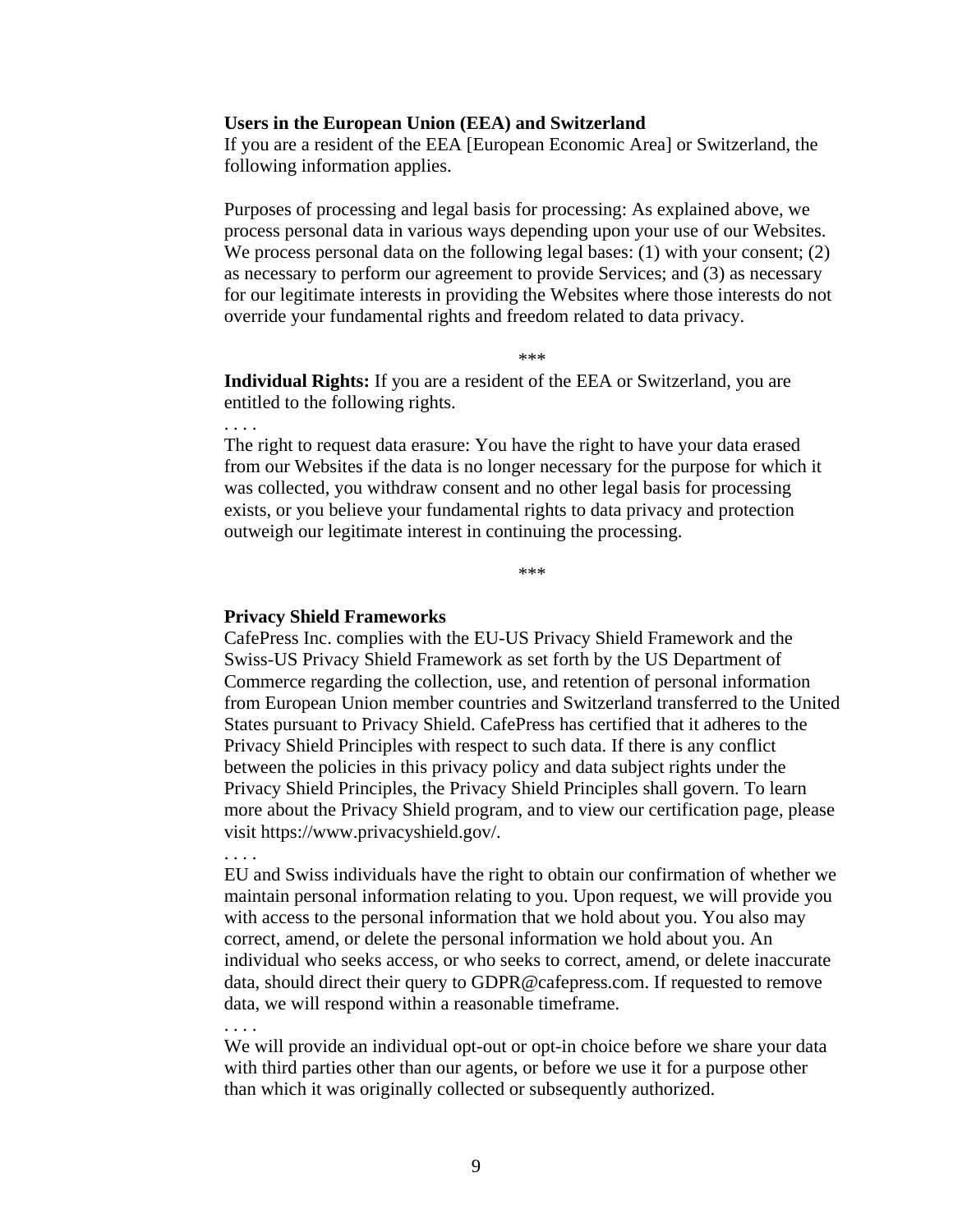To limit the use and disclosure of your personal information, please submit a written request to [GDPR@cafepress.com](mailto:GDPR@cafepress.com).

38. The Department of Commerce ("Commerce") and the European Commission negotiated the Privacy Shield to provide a mechanism for companies to transfer personal data from the European Union to the United States in a manner consistent with the requirements of European Union law on data protection. The Swiss-U.S. Privacy Shield framework is identical to the EU-U.S. Privacy Shield framework.

39. Privacy Shield expressly provides that, while decisions by organizations to "enter the Privacy Shield are entirely voluntary, effective compliance is compulsory: organizations that self-certify to the Department and publicly declare their commitment to adhere to the Principles must comply fully with the Principles."

40. To join the EU-U.S. and/or Swiss-U.S. Privacy Shield framework, a company must certify to Commerce that it complies with the Privacy Shield Principles. Participating companies must annually re-certify their compliance.

41. Companies under the jurisdiction of the FTC are eligible to join the EU-U.S. and/or Swiss-U.S. Privacy Shield framework. Both frameworks warn companies that claim to have selfcertified to the Privacy Shield Principles that failure to comply or otherwise to "fully implement" the Privacy Shield Principles "is enforceable under Section 5 of the Federal Trade Commission Act."

42. Residual Pumpkin obtained Privacy Shield certification in June 2018 and has had an active certification since then, except from June 12, 2019 through July 23, 2019.

43. The Privacy Shield Principles include the following:

CHOICE [Principle 2]: (a) An organization must offer individuals the opportunity to choose (opt out) whether their personal information is (i) to be disclosed to a third party or (ii) to be used for a purpose that is materially different from the purpose(s) for which it was originally collected or subsequently authorized by the individuals. Individuals must be provided with clear, conspicuous, and readily available mechanisms to exercise choice.

SECURITY [Principle 4]: (a) Organizations creating, maintaining, using or disseminating personal information must take reasonable and appropriate measures to protect it from loss, misuse and unauthorized access, disclosure, alteration and destruction, taking into due account the risks involved in the processing and the nature of the personal data.

ACCESS [Principle 6]: (a) Individuals must have access to personal information about them that an organization holds and be able to correct, amend, or delete that information where it is inaccurate, or has been processed in violation of the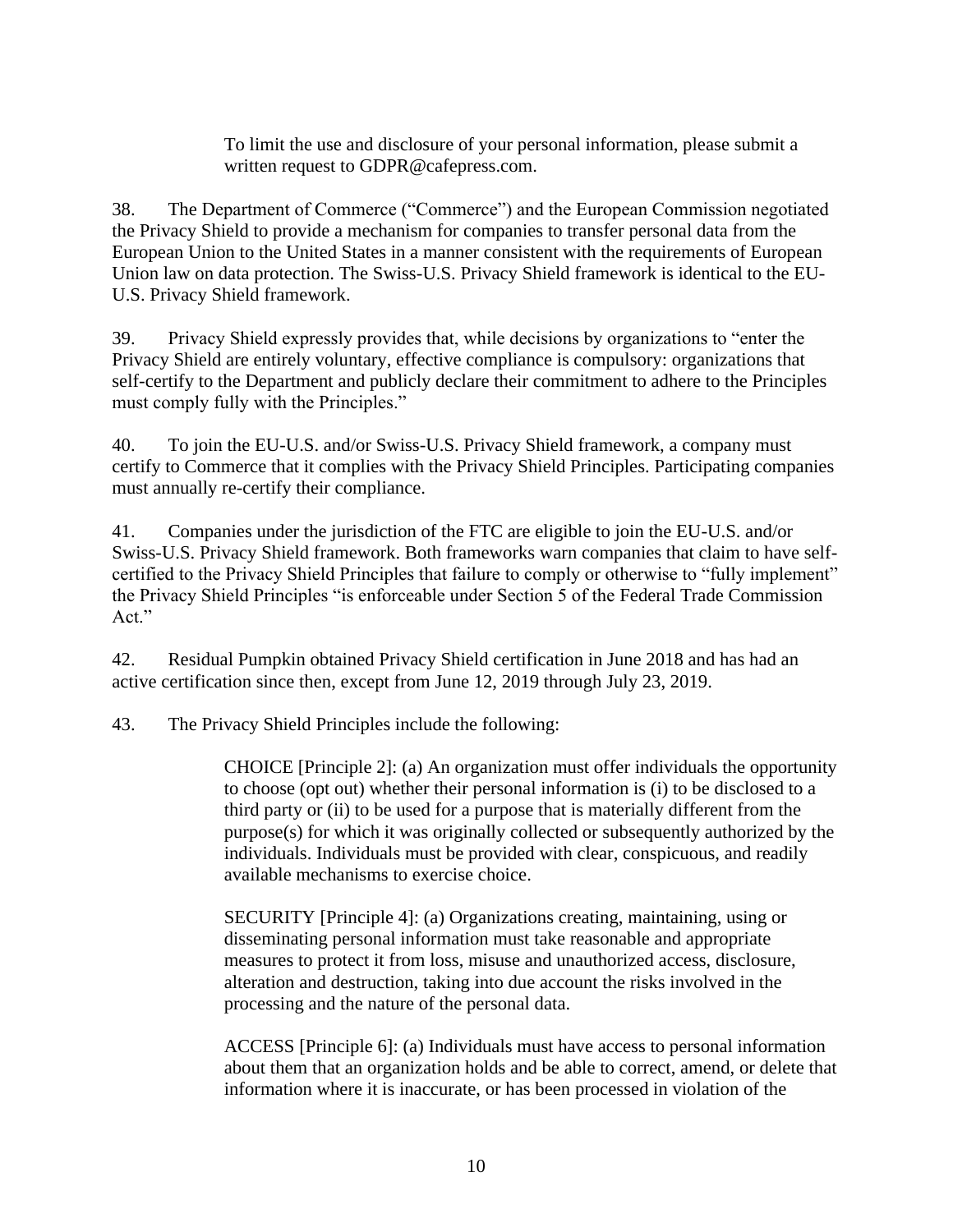Principles, except where the burden or expense of providing access would be disproportionate to the risks to the individual's privacy in the case in question, or where the rights of persons other than the individual would be violated.

44. Although the European Court of Justice determined on July 16, 2020 that the EU-U.S. Privacy Shield framework was not adequate for allowing the lawful transfer of personal data from the European Union and the Swiss Data Protection and Information Commissioner determined on September 8, 2020 that the Swiss-U.S. Privacy Shield framework was similarly inadequate, those decisions do not change the fact that Residual Pumpkin represented to consumers that it was certified under both Privacy Shield frameworks, and as such, would fully comply with the Principles, including Principles 2, 4, and 6.

# **Privacy Practices**

<span id="page-10-0"></span>45. When consumers completed online orders, Respondents have required them to submit their email address as a mandatory input field. Respondents have provided a notice above the field stating, "Email address for order notifications and receipt."

<span id="page-10-1"></span>46. In certain markets, Residual Pumpkin included an additional checkbox to obtain consumer consent to receive marketing emails.

| Email address for order notifications and receipt *                                                          |
|--------------------------------------------------------------------------------------------------------------|
| Email me about exclusive CafePress deals and promotions                                                      |
| agree to use the CafePress.com service in accordance with the Terms of Service and<br>Content Usage Policy.* |

<span id="page-10-2"></span>47. However, users would receive marketing emails when they provided their email during checkout, even though the input box only explained that Residual Pumpkin would use the email address "for order notifications and receipt." Similarly, where Residual Pumpkin provided an additional checkbox to seek consumers' opt-in consent to receive marketing emails, as shown in Paragraph 46 above, consumers would receive marketing emails even if they left the checkbox unchecked. Residual Pumpkin was aware that its practices were inconsistent with its stated practices since at least August 2018.

<span id="page-10-3"></span>48. Residual Pumpkin has also failed to honor its commitments related to deleting information. Since June 19, 2018, Residual Pumpkin claimed it would delete information upon request from residents of the EEA and Switzerland. In fact, until November 2019 Residual Pumpkin only deactivated user accounts when it received such requests but did not delete the associated account information. Because of this failure to honor deletion requests, information from many consumers who had requested before the February 2019 breach that Residual Pumpkin delete their information was exposed in the breach.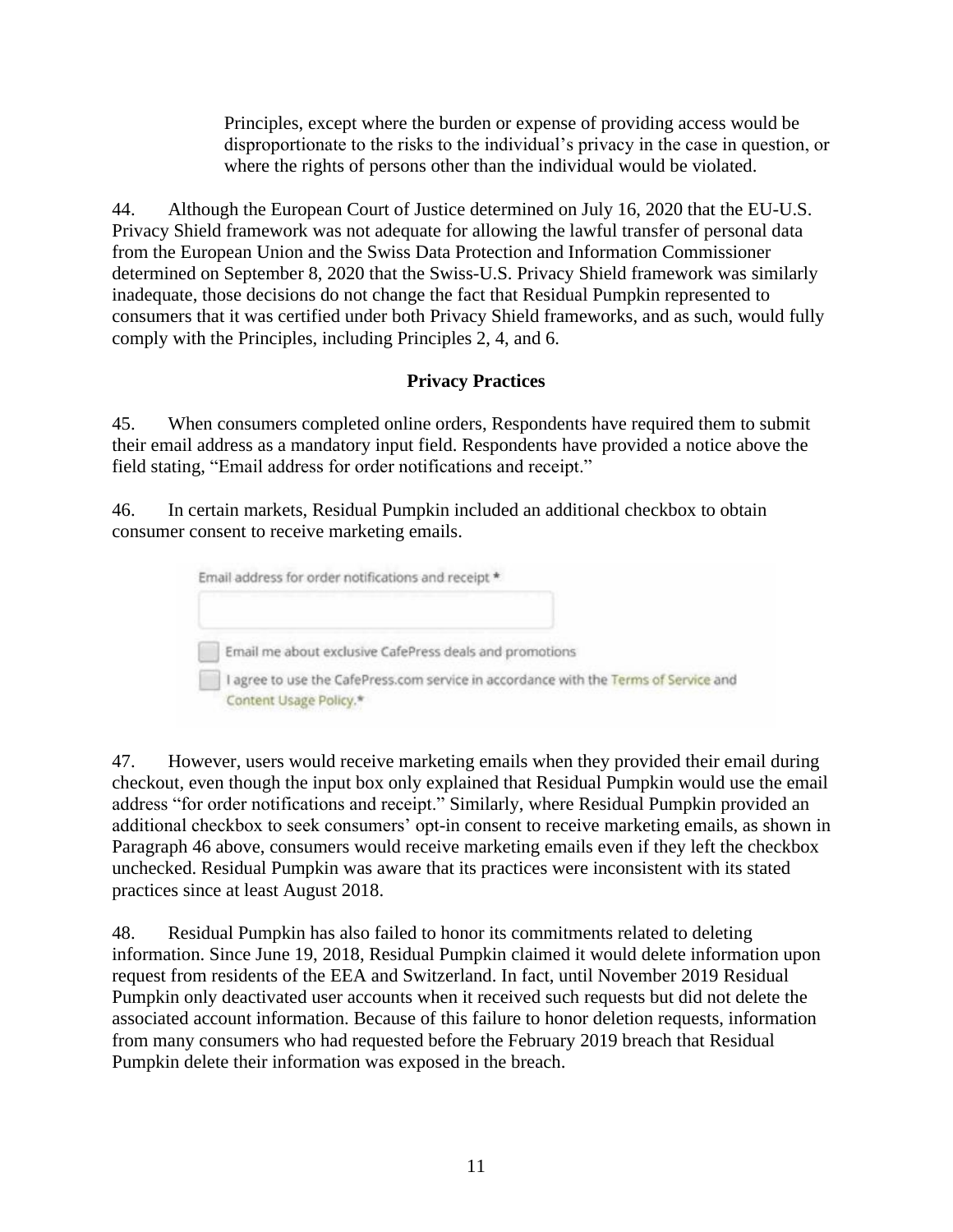<span id="page-11-3"></span>49. The acts and practices of Respondents alleged in this complaint involve material conduct occurring within the United States.

### **Count I Data Security Misrepresentations**

<span id="page-11-0"></span>50. As described in Paragraphs [8-](#page-1-0)10, Respondents have represented, directly or indirectly, expressly or by implication, that they implemented reasonable measures to protect Personal Information against unauthorized access.

51. In fact, as set forth in Paragraph [11,](#page-2-0) Respondents did not implement reasonable measures to protect Personal Information against unauthorized access. Therefore, the representation set forth in Paragraph [50](#page-11-0) is false or misleading.

### **Count II Response to Data Security Incident Misrepresentations**

<span id="page-11-1"></span>52. As described in Paragraphs [19](#page-5-0) and [24-](#page-5-1)[25,](#page-5-2) Respondents have represented, directly or indirectly, expressly or by implication, that they took appropriate steps to secure consumer account information following security incidents.

53. In fact, as set forth in Paragraph [25,](#page-5-2) Respondents had not taken appropriate steps to secure access to consumer accounts following security incidents. Consumer accounts remained at risk even after the passwords had been reset. Therefore, the representation set forth in Paragraph [52](#page-11-1) is false or misleading.

## **Count III Unfair Data Security Practices**

54. As described in Paragraph [11,](#page-2-0) Respondents' failure to employ reasonable data security measures to protect Personal Information caused or is likely to cause substantial injury to consumers that is not outweighed by countervailing benefits to consumers or competition and is not reasonably avoidable by consumers themselves. This practice is an unfair act or practice.

### **Count IV Data Collection and Use Misrepresentation**

<span id="page-11-2"></span>55. As described in Paragraphs [37,](#page-7-0) [45,](#page-10-0) and [46,](#page-10-1) Respondents have represented, directly or indirectly, expressly or by implication, that they would use email addresses only for order notification and receipt.

56. In fact, as described in Paragraph [47,](#page-10-2) Respondents did not use email addresses only for order notification and receipt. Respondents sent marketing emails to consumers irrespective of whether they consented to receive such emails. Therefore, the representation set forth in Paragraph [55](#page-11-2) is false or misleading.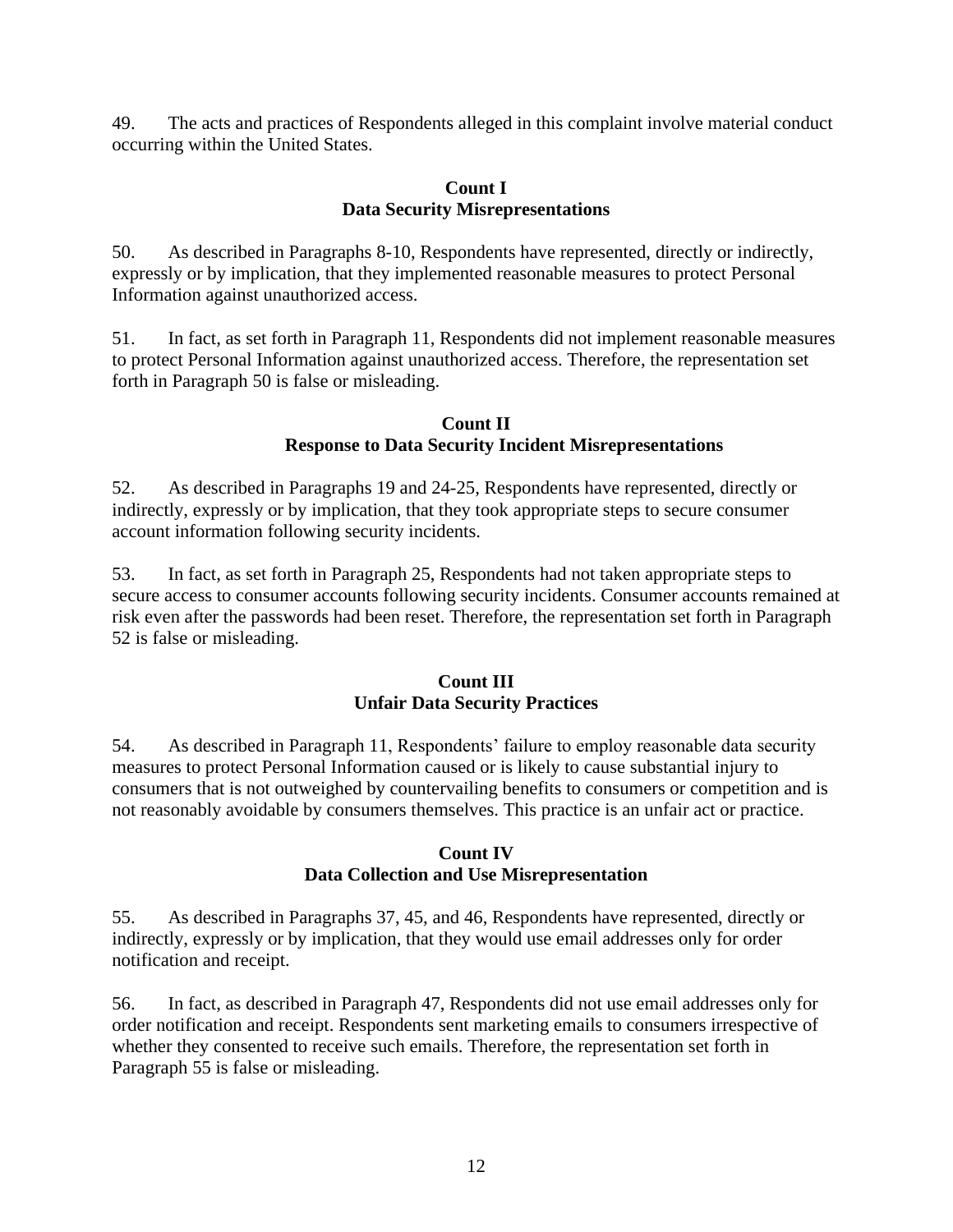### **Count V Misrepresentation Relating to Privacy Shield Frameworks**

<span id="page-12-0"></span>57. As described in Paragraph [37,](#page-7-0) Respondents have represented, directly or indirectly, expressly or by implication, that they adhered to the EU-U.S. and the Swiss-U.S. Privacy Shield frameworks, including the principles of Choice, Security, and Access.

58. In fact, as described in Paragraphs [11](#page-2-0) and 43[-49,](#page-11-3) Respondents did not adhere to the Privacy Shield Principles of Choice, Security, and Access. Therefore, the representation set forth in Paragraph [57](#page-12-0) is false or misleading.

### **Count VI Misrepresentation Relating to Deletion of Consumer Data**

<span id="page-12-1"></span>59. As described in Paragraph [37,](#page-7-0) Respondents have represented, directly or indirectly, expressly or by implication, that they honored requests from residents of the EEA and Switzerland to erase data and restrict the use of personal data for direct marketing.

60. In fact, as described in Paragraph [48,](#page-10-3) Respondents did not honor requests from residents of the EEA and Switzerland to erase data and restrict the use of personal data for direct marketing. Therefore, the representation set forth in Paragraph [59](#page-12-1) is false or misleading.

## **Count VII Unfair Withholding of Payable Commissions After Security Breach**

61. As described in Paragraphs [27](#page-6-0) and [28,](#page-6-1) Respondents withheld payable commissions owed to shopkeepers whose accounts were closed after a security breach.

62. Withholding payable commissions owed to shopkeepers whose accounts were closed after a security breach is likely to cause substantial injury to consumers that is not outweighed by countervailing benefits to consumers or competition and is not reasonably avoidable by consumers themselves. This practice is an unfair act or practice.